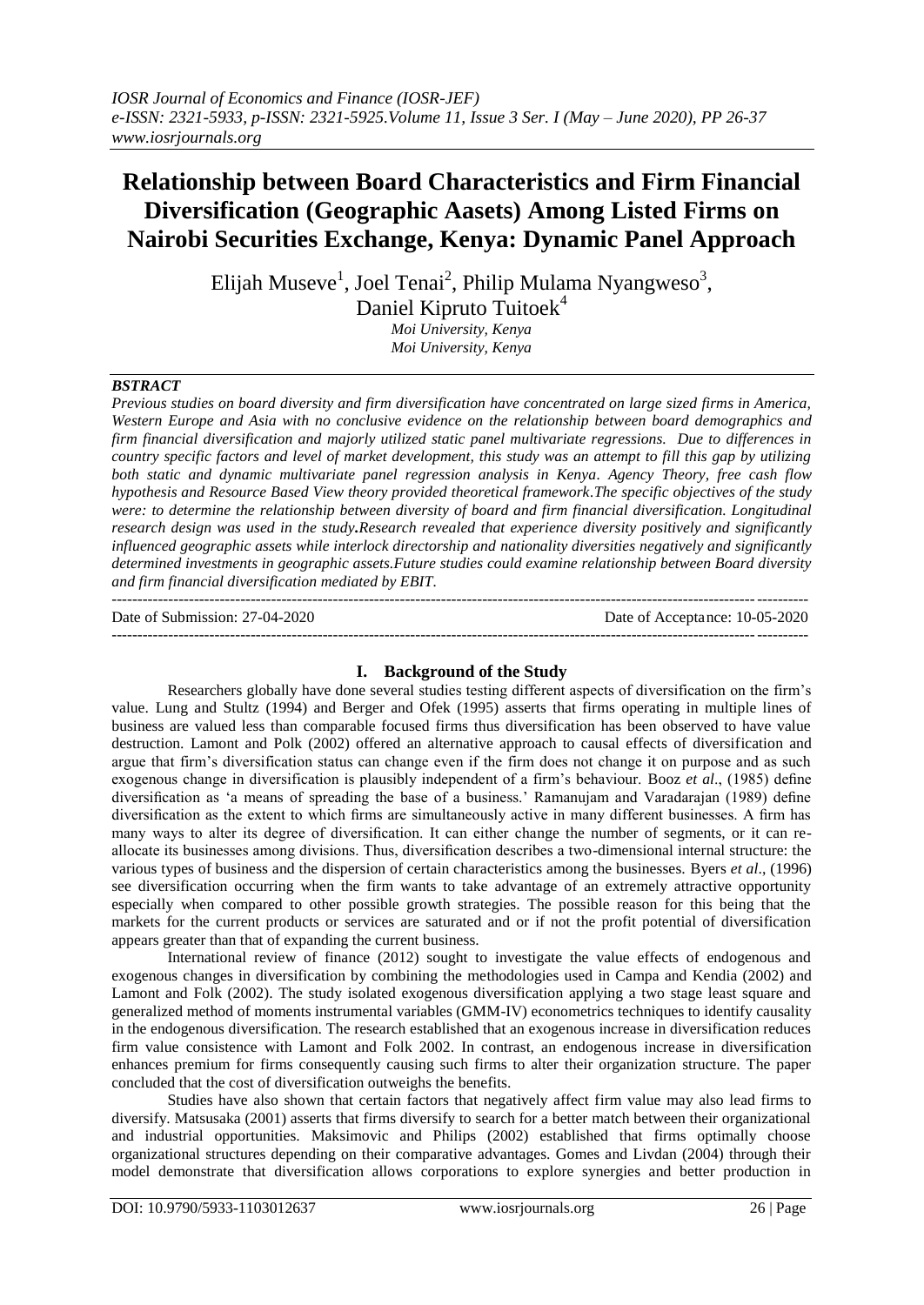response to current decline in performance. Their model predicts that a diversification discount could exist even if diversification is intended to enhance value for firms that actually pursue it.

Lewellen (1971) and Shleifer and Vishny (1992) suggest that diversified firms achieve a higher debt capacity hence giving additional interest tax shields. Rajah *et al.,* (2000) observes that diversification strategies allow managers to divert resources to inefficient division and that agency theory predicts that firm value would be destroyed if managers endogenously increase the degree of diversification. Campa and Kendia (2002) show that there are significant differences between firm characteristics that cause firms to adopt various types of organizational structures. Del Brio *et al.,* (2010) studied the relationship between ownership structure and diversification in an environment of weak shareholder protection and assert that; corporate diversification is associated with lack of alignment between ownership and control, and the failure of control mechanisms.

Yoshikawa and Phan,(2005), observe that firms with greater ownership concentration are less diversified, though, in contrast; provide managers with considerable discretion and greater latitude in determining the corporate strategy, entrench themselves and encouraging very high levels of insider ownership. Del Brıo *et al*., ( 2010), Miguel *et al.,* (2004), La Porta *et al*., (2000, 1998) assert that in French, Spanish, and Turkish firms, ownership concentration is deemed as a good substitute for legal investor protection in weak investor ownership, and entrenchment likeness is very high at higher ownership levels of concentration. Jensen and Zajac (2004) argue that in USA corporations, individual characteristics of corporate elites may imply different preferences for particular corporate strategies such as diversification and acquisitions, these basic preferences, when situated in different agency contexts (e.g., CEO, outsider director, non- CEO top management team member), generate very different strategic outcomes. Similarly, the study of Sambharya (1996) posits that TMTs with higher mean international experience and greater heterogeneity of foreign experience were associated with the firm"s geographic diversification.

The Kenyan Capital Market is part of the financial market that provides funds for long-term development. Firms trading at NSE are regulated by the Capital Markets Authority (CMA) which is an independent public agency charged with the responsibility of regulating and facilitating the development of orderly, fair and efficient capital markets in Kenya (CMA Act, 2012). Over the years CMA has endeavored to develop critical aspects that include: creation of a nationwide system of stock market and brokerage services for wider participation of the public, creation, maintenance and regulation of an orderly, fair and efficient securities market, protection of investor interests, as enshrined in CMA amendment Act, (2012).

KNBS (2009), posit that the Capital Market performance for the period 2004 – 2008, experienced a downturn in 2008 with NSE share index losing 1,924 points by the end of 2008. It is, however, notable that capitalization in the equities market rose to over one trillion Kenya shillings following the IPO of Safaricom shares in the second quarter of 2008 but declined to Kenya Shillings 854 billion at the end of the fourth quarter. The total bond turnover rose by 12.4% to Kenyan shillings 95.4 billion in 2008 compared to Kshs 84.9 billion in 2007. Over the years some policy measures have been instituted through the budget aimed at deepening the Capital Markets as well as strengthening CMA supervisory capacity, enhancement of corporate governance among the financial market players as well as reducing cost for listed companies. In addition, during the period 2004 – 2008 foreign participation which historically has been of net inflows changed to net out flows. KNBS, statistical abstract (2012) indicate that the NSE share index from the year 1997 – 2011 on month to month basis, has been fluctuating with a high of 5,774.24 January 2007 and a low of 1,027 September 2002. Further, some of the privately and publicly owned firms" have had both operational and financial difficulties caused by Principalprincipal conflict and Principal- Manager Conflict (case of CMC Kenya, Access Kenya, Eveready and Uchumi Supermarkets). WEOU, (2014), indicate that Sub Saharan Africa Emerging economies had an average growth rate of 5.8% between 2004 - 2008, slowed to 2.5% in 2009 and closed at 5.0% in 2014.

KFSSR (2013), indicate that the Kenyan banking sector liquidity has exceeded the statutory requirement of 20% with gross loans to deposits ratio being 73.3% in 2008 to 81.1% in 2013. The banking sector has neither been spared with National Bank of Kenya having remained unprofitable for 12 years and a dry spell of dividends pay-out attributable to uncontrolled investments decisions. Accordingly, industry statistics, show that about 10% of adult Kenyan own shares in the country"s Securities market which translate to about 2 million Kenyans. This figure is lower than that of the USA where up to 48 per cent of the adults have invested in stocks and government papers, in Australia the figure is estimated to be about 40 per cent and in Sweden and Switzerland, 30 per cent of the adults have put their money in securities (See Appendix II Table 1). WEOU, (2014), indicate that Sub Saharan Africa Emerging economies had an average growth rate of 5.8% between 2004 - 2008, slowed to 2.5% in 2009 and closed at 5.0% in 2014.

Institute of Economic Affairs survey (2012) reveal that RGDPG for Kenya grew from 1.5% in 2008 to 2.7% in 2009 with a high of 4.6% in 2012 and that RGDP per capital was low at 36933 in 2008 and a high of 39607 in 2012 and WEOU, (2014) forecasting 5.2% RGDP growth rate for Emerging and Developing economies, 1.5%, for Euro Area, and 3.0% for USA in 2015 (Appendix I Table1). GDP at regional level, Tanzania (6.5%) and Rwanda (7.7%) have continued to post relatively high growth rate comparable to Kenya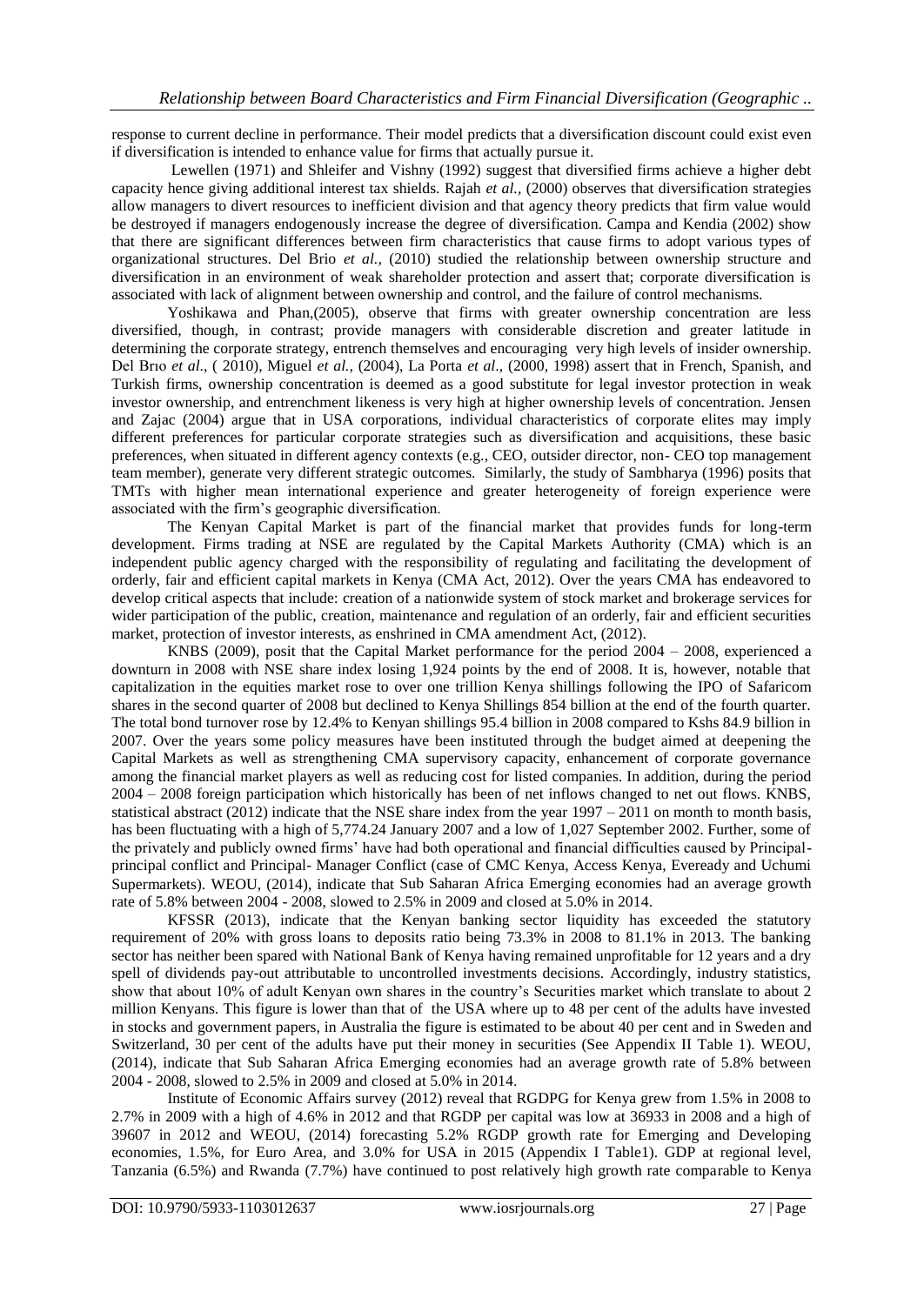(4.6%).The various sectors of the economy have equally posted mixed growth rates between the years 2008 and 2012. Manufacturing sector registered highest growth rate of 4.5% in 2010 and a low of 3.1% in 2012, transport and commercial sector, financial sector, and Agricultural sector registering average growth rates of 4.8%, 6.4%, and 1% respectively between 2008 and 2012.

Empirical studies revealed that previous studies have concentrated on the relationship between board diversity and firm performance majorly in USA, Asia and Europe large sized firms (Jackling and Shireejit 2009, Letting *et al.,* 2012, Laeven and Levine, 2007, Stephene *et al.,* 2010) among others. This study therefore examined the relationship between board demographics and firm diversification in listed firms at NSE, an emerging market focusing on a two-dimensional internal structure: the various types of business and the dispersion of certain characteristics among the businesses. This study is different from previous studies on the basis of sectors chosen, period of the study and method of data analysis.

## **Problem Statement**

Corporations worldwide diversify for a host of reasons. In some cases, it is a survival strategy while in other cases they do so to ensure a regular revenue stream throughout the year. Matsusaka (2001) asserts that firms diversify to search for a better match between their organizational and industrial opportunities. Gomes and Livdan (2004) reveal that diversification allows corporations to explore synergies and better production in response to current declines in performance. Kenya Financial Sector Stability Report (2013) reveals that, NSE performance between 2008 and 2013 registered mixed results across key sectors of the economy, with NSE 20 Share Index closing at 3247.40 points in Dec 2009, 4432.6 in Dec 2010 and 4926.97 in Dec 2013. Annual Average Foreign Investors Share (AAFIS) to Total Equity Turnover (TET) fluctuating between 28.52% and 51.38% in the year 2009 and 2013 respectively. Further, equity turnover for (2013) grew by 79.4%, year- onyear to Kshs.155.7 billion on account of increased local and foreign investor participation with foreign investors accounting for 59.2% of the equity purchases and 43.6% of equity sales.

The performances of the various sectors of the economy are driven by a set of variables that are multidisciplinary in nature affecting various investments strategies undertaken by listed firms with varying degrees. Commercial and Manufacturing sectors consist of ten firms "each with both local and foreign based operations. The sectors consist of the most promising investments segment appealing for both local and foreign investors. The firms are spread across the country and region offering media, marketing, retail, hospitality, transport and logistics services as well as fast moving consumer goods. Regionally, the Kenyan firms in the commercial and manufacturing have diversified into Rwanda, Uganda, Tanzania and Southern Sudan while others offer logistical, transport and freight services and goods across Africa Continent and beyond. This expansion tends to expose firms to political risks a notable one being instability in Southern Sudan and currently in Burundi. The firms in commercial and manufacturing sectors have suffered from a raft of factors particularly, regional insecurity, high profile domestic attacks, economic crisis (global financial meltdown, 2008), rising levels of corruption (governance problems in Kenya, BMI Research, 2014) and recently misconceptions about the spread of Ebola in West Africa. These factors have served to keep international tourist arrival low, as well as precipitate threats of closure of subsidiaries disrupting revenues streams, assets utilization and displacement of human resources (KFSSR, 2013).

Retail businesses have incurred high operational costs arising from Principal-principal conflict and Principal- Manager Conflict (Uchumi Supermarket, delisted in 2006 and re-listed in 2011, Muchira, 2013) and currently in cash flow problems having posted a record loss of Kshs. 3.7 billion in 2014/2015 financial year. Irrecoverable investments losses at Kenya Airways (Annual Report, 2011) in addition to poor investments in fuel derivatives at much higher prices than their fair values. A record loss of Kshs. 7.9 billion after tax in the financial year 2013-2014 attributable to poor marketing, overpricing of tickets, and unsustainable debt levels with Kenya Senate in its report to parliament questioning the competence of board members (Standard, Dec 3<sup>rd</sup> 2015). In addition, it has been noted that Express Kenya, Kenya Airways and Uchumi Supermarket are tilting towards insolvency or have negative working Capital (Business Daily, December  $11<sup>th</sup>2015$ ). Equally, Media, Marketing and other logistical firms within the sector share the global financial crisis that impact on the purchasing power of their respective market segments. In the manufacturing sector, Mumias Sugar Company (heavily indebted requiring Government intervention), Eveready East Africa, and B.O.C (K) have had several cash flow problems and resignations of some board members.

In spite of these challenges, all the firms in the sector continue to either operate multiple business segments within the country or spread geographically offering diverse product lines. Geographic diversification has been considered as a strategy that allows a firm to leverage its capabilities across foreign markets enabling it to maximize monopolistic advantages lowering its operational risk (Kim, *et al.,* 1993). Porter (1990) posit that firms may prefer to diversify within the country relying on skills acquired at home to provide superior competitive advantage with which to operate in foreign markets.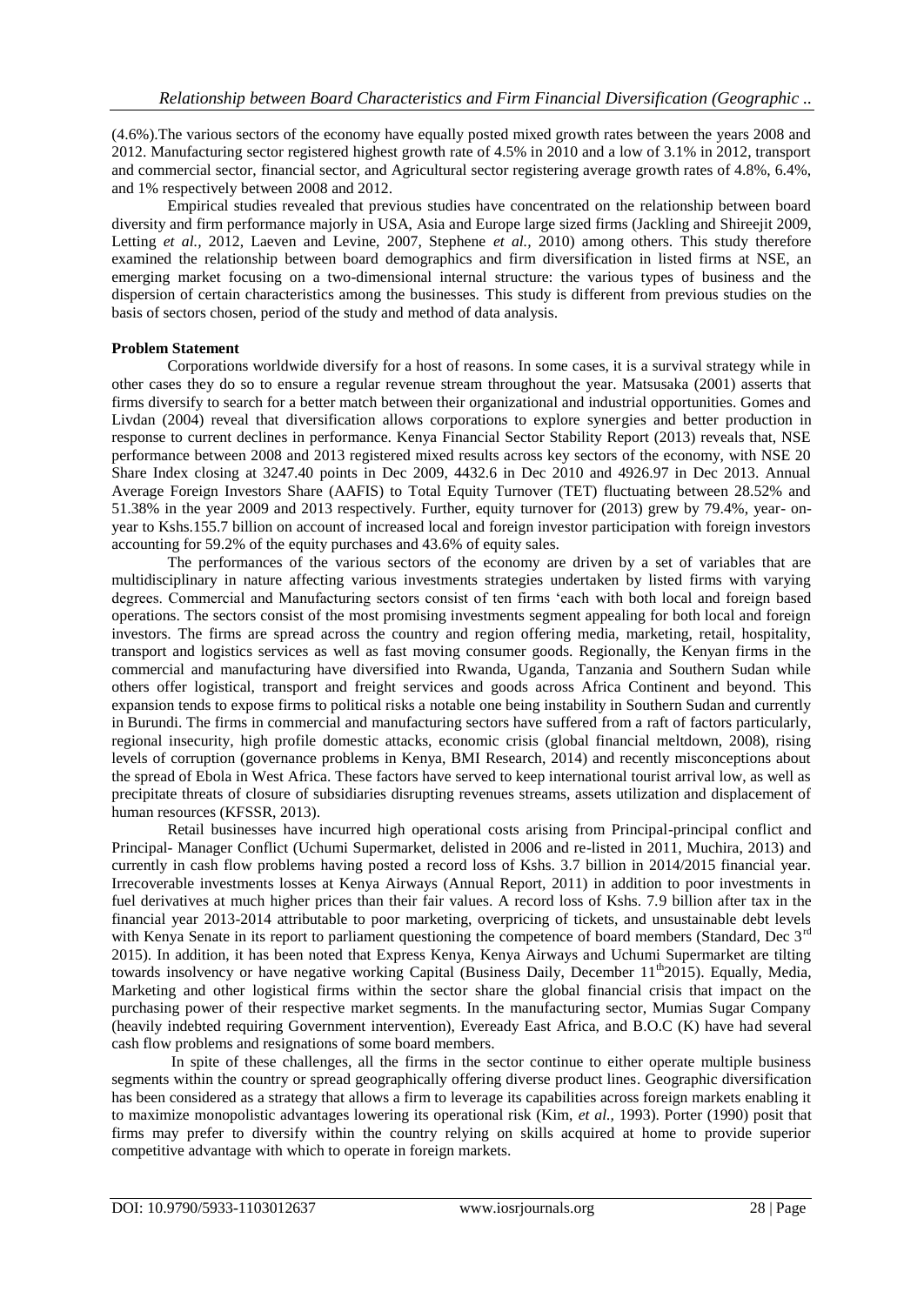The decisions to diversify are majorly undertaken by firms" board of directors as the governance body on behalf of the shareholders in pursuit of wealth maximization. Such decisions are consequential judgement that requires careful review and consideration of a mapping of firm characteristics and environmental scanning for custodial role of the board. In as much as diversification allows a firm to take advantage of economies of scale, arbitrage across factor markets, leverage market power to reduce input costs and as well as control output markets and spread of market risks, it does present considerable ambiguities, complexities and risks. The associated challenges require a set of rational and objective cognitive abilities, orientation and competencies among board members in decision making regarding diversification strategies. This study sought to establish the nature of the relationship between board characteristics and firm diversification for firms listed at the NSE, Kenya, and in particular, Commercial and Manufacturing sectors. The board members were chosen on the basis that managerial responsibilities are rarely exclusive domain of a single person (CEO) (Hambrick and Mason, 1984) previous.

The findings of the study extended and mirrored some prior studies in the literature review and its implication on theory and policy regarding board diversity and firm diversification. However, the findings diametrically departed on the previous studies that have concentrated on relationship between board demographics and firm performance with limited studies on relationship between board demographics and firm financial diversification in Kenya. The uniqueness of this study is premised on four perspectives; first the set of control variables that were divided into two: - namely, firm financial based variables (Leverage, Free cash flow and firm size) and Corporate governance mechanism proxied by operational risk often used in financial institutions thus its interaction in non -financial sectors is considered novel, secondly, the study period is recent with the sectors selected not having been covered by prior studies and lastly, method of data analysis -Generalized Least Squares (GLS) Fixed Effect method in both static and dynamic heterogeneous panels.

## **1.3 General Objective of the Study**

The major objective of the study was to determine the relationship between board characteristics and firm diversification in firms listed on Nairobi Securities Exchange, Kenya:

#### **1.4 Specific objectives were;**

- 1. To determine the relationship between gender diversity and firm financial diversification.
- 2. To determine the relationship between board tenure diversity and firm financial diversification.
- 3. To determine the relationship between board experience diversity and firm financial diversification.
- 4. To determine the relationship between board interlock directorship diversity and firm financial diversification.
- 5. To determine the relationship between nationality diversity and firm financial diversification
- 6. To determine the relationship between directors" remuneration and firm financial diversification

## **1.5 Research Hypotheses**

 $H_{01}$  :Board gender diversity has no significant relationship with firm financial diversification.

 $H_{02}$  : Board tenure diversity has no significant relationship with firm financial diversification.

- $H_{03}$  : Board experience diversity has no significant relationship with firm financial diversification.
- $H_{04}$  : Board interlock directorship diversity has no significant relationship with firm financial diversification.
- $H_{05}$ : Board Nationality diversity has no significant relationship with firm financial diversification.
- $H_{06}$ : Board remuneration has no significant relationship with firm financial diversification.

## **II. Theoretical Review**

Geographic diversification has been extensively studied under three categories. The first category focuses on establishing the relationship Geographic Diversification and firm performance without much attention to the contingency factors Geringar*et al.,* 1989) Tallman and Li 1996). The second category comprises research that focuses primarily on the contingency conditions affecting Geographic diversification performance relationship (for instance Hitt*et al.*, 2006); Kotabe*etal*., 2002). The third category comprises research that explores the relationship in different empirical settings (see for example Capar and Kotabe 2003; Nachum, 2004)

Literature review of the studies on Geographic diversification that has been done in the last 30 years' reveals mixed results. Scholars have found positive relationships (Hitt*et al*., 2006), negative (Denis *et al.,* 2002; Geringer*et al*., 2000) inverted "U" shaped Geringer*et al.,* 1989; Hitt *etal*., 1997) "S" shaped (Contractor et al.,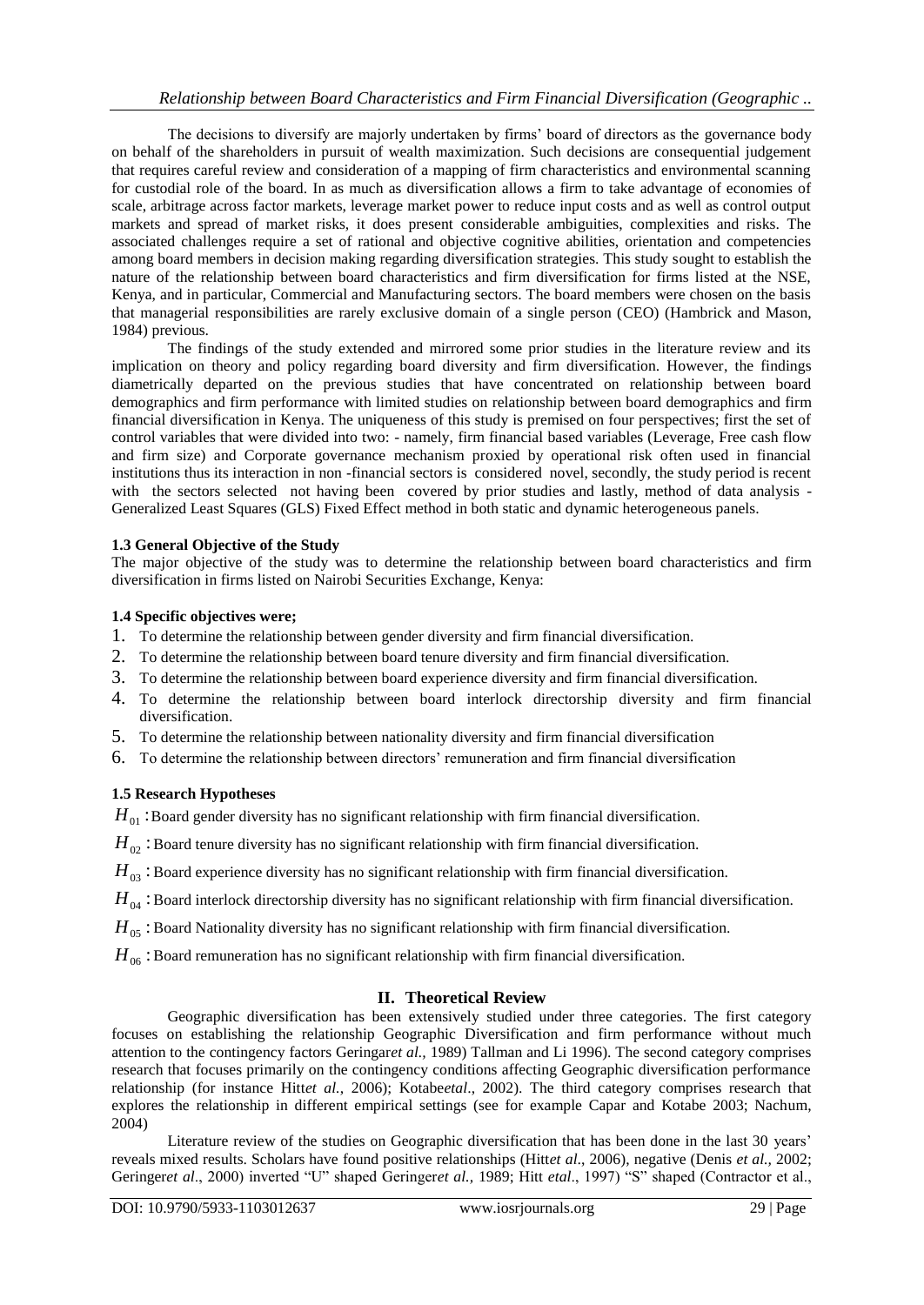2003) as well as no relationship (Dess *et al*., 1995) between Geographic diversification and firm performance. Given the range of time periods, country coverage and the type of firms studied, it is quite natural to have different results across studies (Mathur*et al.,* 2006). Much of the studies have dwelt on larger firms based in USA, Europe and parts of Asia as it has been argued that such firms possess ownership specific advantages that allow them to compensate for the cost and risks associated with operating in international markets.

Lehmann and Weigand, (2000) revealed that, that those firms that observe good governance are less likely to diversify and, in turn, are more likely to pursue strategies that ensure shareholder interests and that, there is a positive relationship between management pursuit of value maximizing strategies and the level of director remuneration. These results are in contrast to those of Rangan and Rosenstein (1997) which suggests that managers of firms with poorer governance could actually refrain from pursuing diversifying activities that would make them busier.

Lamont and Polk (2002) established that exogenous diversification due to industry shocks has negative effects on firm value and that endogenous change in diversification is negatively correlated with firm value. They recommended that the effects of endogenous diversification may not be conclusive. Porter (1962) asserts that diversification strategies occur where the organization seeks to extend its current range of offerings or spheres of activity. This may be through means of integration or through new product development or new market development. Grant (1991) points out that firms diversify to create competitive advantage hence may trade current profit for investment in market share or technology or may forego profit in the interest of customers" satisfaction or employee benefits consequently increasing her ability to respond more quickly and effectively to external change due to increasing markets turbulence.

One of the main motivations behind diversification strategies, for entrenched managers, is making themselves more valuable to shareholders and costly to replace (Denis *et al.*, (1999), Shleifer and Vishny (1989). Amihud and Lev (1981, 1999) report that, through diversification strategies, managers diversify their own employment risk, reduce firm risk and increase firm size, thus generating personal gains, such as a concomitant increase in compensation schemes. Stulz (1990), Villalonga (2004a, b) asserts that the pursuit of value- maximizing strategies and growth are not driven by agency problems and self-aggrandizement of management, thus contradicting Jensen and Ruback (1983).

Laeven and Levine, (2007),suggests that companies that exhibit more agency problems are more diversified and, more specifically, that firms with greater ownership concentration are less diversified, highlighting the correlation between diversification and ownership structure. Amihud and Lev, (1999); Yoshikawa and Phan, (2005), observe that firms with greater ownership concentration are less diversified, though, in contrast; provide managers with considerable discretion and greater latitude in determining the corporate strategy, entrench themselves and encouraging very high levels of insider ownership.

Del Brıo *et al*., (2002, 2010), Miguel *et al.,* (2004), La Porta *et al*., (1998) assert that in French, Spain, and Turkish firms, ownership concentration is deemed as a good substitute for legal investor protection in weak investor protection, high level of information asymmetries, entrenchment likeness very high at higher ownership levels concentration. Pindado and De la Torre, (2006) in addition observe that, when rent expropriation by large shareholders takes place, the highly concentrated shareholder ownership structure requires very high levels of insider ownership in order to ensure value maximization. This is in contrast to firms in the USA and other European markets.

Stephen *et al.*, (2010) sought to establish the relationship between value and diversification choice by considering firms from emerging and developed countries for a period of fifteen years. They established that firms in less developed countries were more likely to diversify suggesting greater utility of internal capital markets in economies where it is difficult to raise external capital. They further observed that high leverages, larger size, lower levels of growth, R  $\&$  D, free cash flow, profitability and Tobin's q encourage firms to diversify industrially i.e. across multiple lines of business while reduced growth rates and profitability encourage firms to diversify globally that is across different national markets.

Lee Li *et al.*, (2013) studied the breadth and depth of international diversification and its effects on firm performance. Their research established that the interaction effects is positive and significant when the level of both breadth and depth is moderate, however the positive and significant effect reverses and becomes negative when a higher level of both dimension is reached. They defined breadth of international diversification as the number of foreign markets served by a firm while depth of international diversification as the level of intensity of operation in each country or region that a firm had entered. Kumar and Tsetsekos (1999) defines emerging markets as those characterized by less information efficiency and more volatile corporate governance institutions, taxations on dividends and capital gains, as well as highly concentrated ownership structure.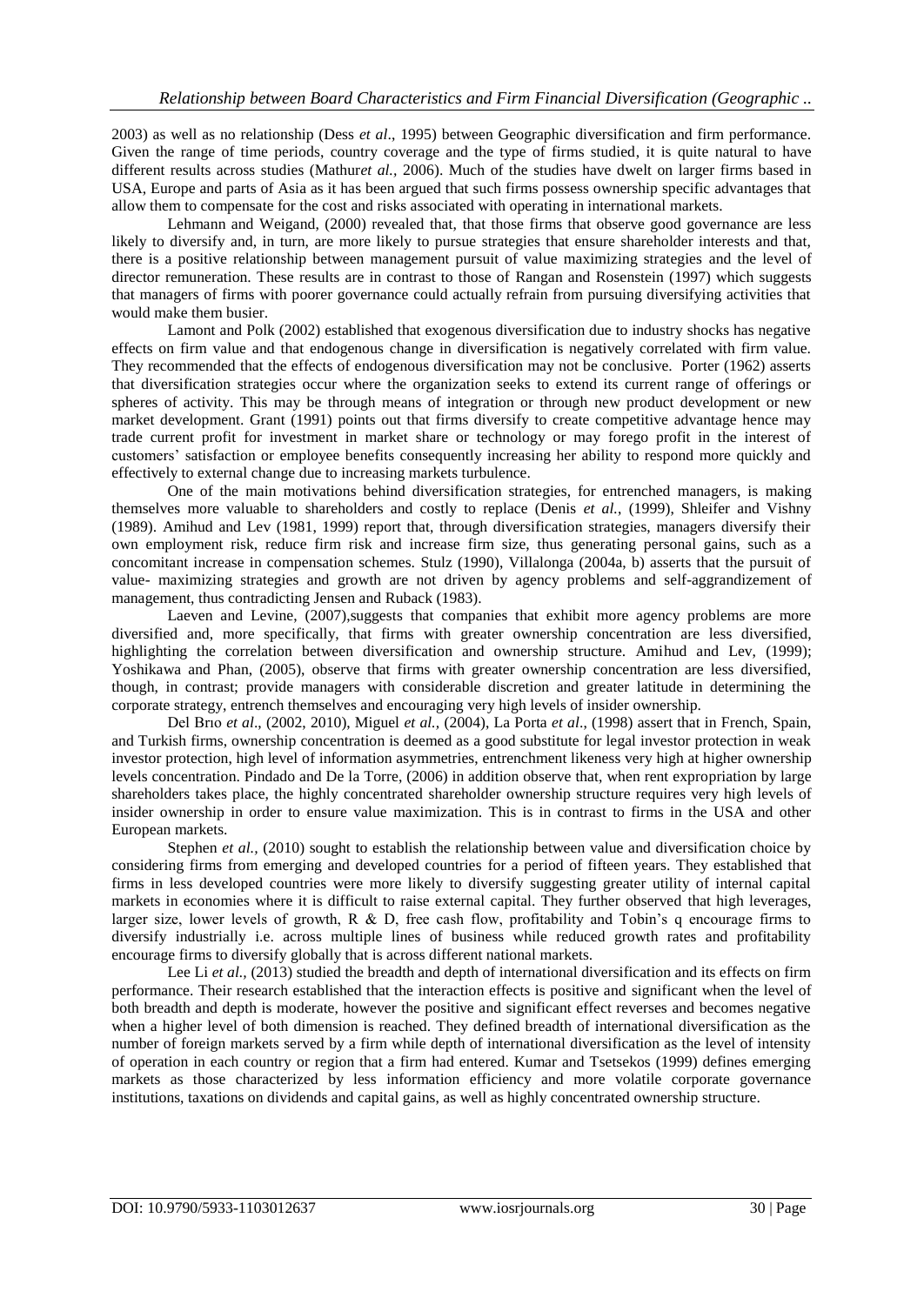

**Figure 2.1:** Conceptual Framework *Source: Researcher's Own Conceptualization, (2016)* 

# **III. Research methodology**

## **3.1 Research Design**

Longitudinal design was used in the study due to its power in tracking changes over time and relating them to variables that might explain why the changes occur. It is capable describing patterns of change and help establish the direction and magnitude of causal relationships and as well as the prediction of future outcomes based upon earlier. The study targeted a sample of 18 listed firms on NSE under category of Commercial and Services and Manufacturing sectors. Complete information was available on 13 firms for the period 2004 to 2014 bringing a total of 130 observations. The selected sectors consisted of firms that had both local and foreign operations with diverse lines of products or services, largest investments in assets, high sales sufficient information on end-of- financial year common equity, total debt, total sales, assets and liabilities, and information relating to board of directors gender, experience, tenure, Nationality, interlock boards functionality and directors' remuneration.

## **3.2 Selection of Estimation Method**

Having confirmed the presence of unit roots, the previous research and utilizing Hadri (2000) a residual-based Lagrange multiplier (LM), generalised least squares (GLS) fixed effect and random effects was found suitable for the data due to itspowerful assumptions about homoskedasticity and no serial correlation that is common in Pooled Ordinary Least Squares (Wooldridge, 2012, 2002 and Ujunwa *et al.,* 2012).

GLS assumes that regression parameters do not change over time and do not differ between various cross sectional units, thereby enhancing the reliability of coefficients estimates (Gaur and Gaur, 2006.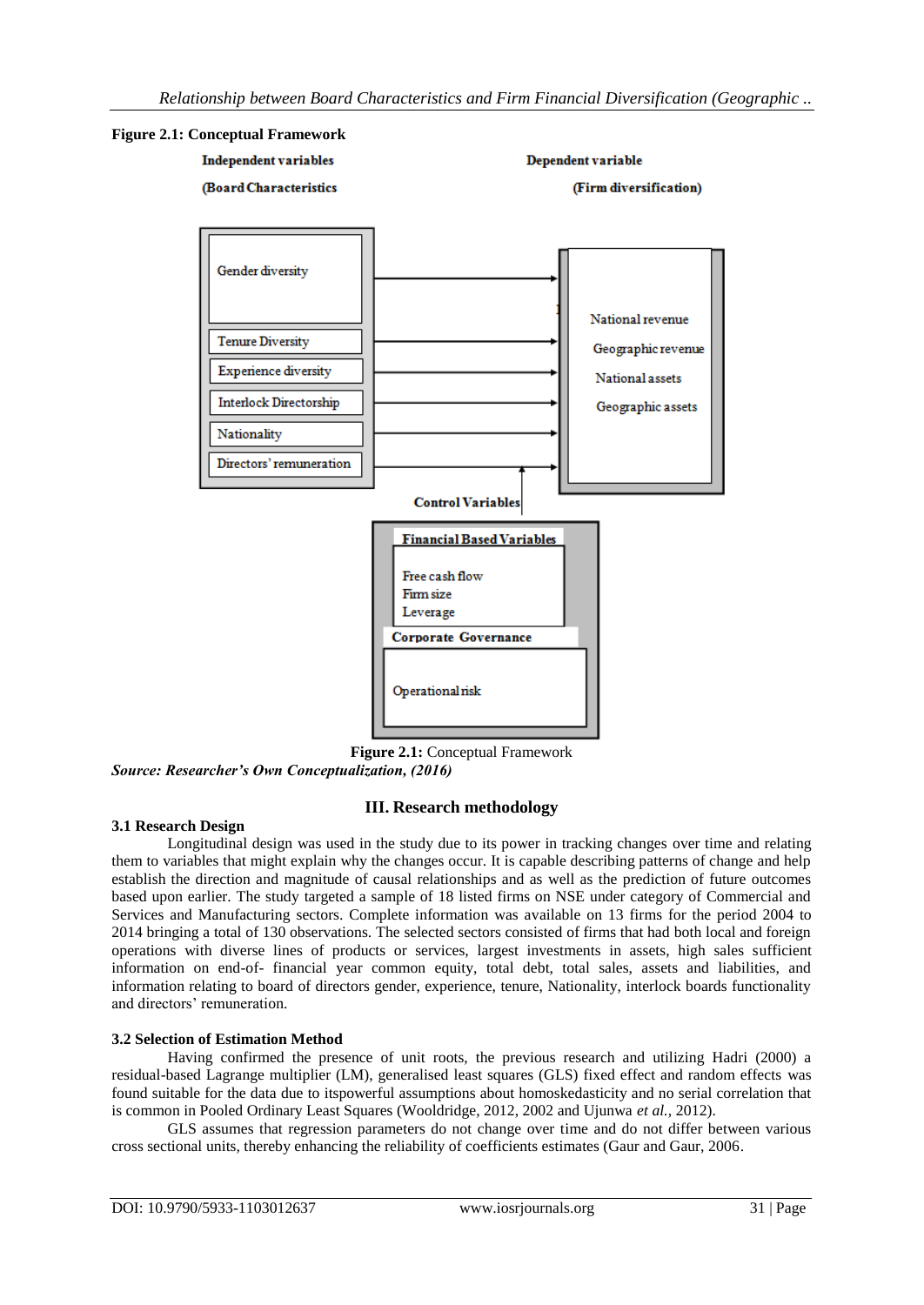#### **3.3 Linear Regression Analysis**

To test the specific hypotheses, this study used multivariate regression analysis (Feasible Generalized Least Squares fixed effect method) in order to isolate the main effects of the corporate governance mechanisms on firm diversification at the same time independently assess how each of the independent variable influence the dependent variable. This method has been previously used by Kayo and Kimura (2010), Ujunwa *et al* (2012). Feasible Generalized Least Squares fixed effect method and Arrelano-Bond Dynamic panel data regression models were used to test the hypotheses of the study test.

#### **3.3.1 Specification of the Econometric Model-Static and Dynamic States.**

...........................................................................(3.1) 8 8 9 9 10 10 0 1 1 2 2 3 3 4 4 5 5 6 6 7 7 *it it it it it it it it it it it it X X X Y X X X X X X X* 

Where  $Y_{7it}$  is diversification due to firm's distribution of assets in different regions or countries static state,  $Y_{8it-1}$  is diversification due to firm's distribution of assets at different regions or countries dynamic state,  $X_{1it}$ is the number of female members on the board,  $X_{2it}$  is the length of stay of a director interlock directorship measured as the number of board of directors serving on more than one board either intra or extra industry,  $X_{5it}$  is nationality which was treated as the number of countries represented by the board members,  $X_{6it}$  is free

cash flow measured as the ratio of current assets to total assets,  $X_{7i}$  is operational risk estimated as the ratio of operational costs to operational income,  $X_{8it}$  was directors' remuneration measured as the total amount paid to directors in form of fees,  $X_{9it}$  was the size of the firm as logarithm of sales,  $X_{10it}$  was leverage measured as ratio of debt to equity and  $\varepsilon$  was stochastic error term assumed to be a white noise process, t was time trend(current, Static),  $t_1$  previous time trend (dynamic),  $\hat{i}$  was cross-sectional units.

#### **IV. Panel Unit Root Tests**

Unit root test was done to determine stationarity of the time series variables because regressing non stationary time series gives spurious regression results. The results for panel unit root tests indicated that there was unit root on tenure diversity, experience, free cash flows, and operating risk by both fisher and Levin-Lin-Chu tests. The results also revealed that there was conflicting evidence for unit root between Fisher and Levin-Lin-Chu panel unit root tests for interlock directorship, nationality, directors" remuneration, leverage and geographic sales. These conflicting results were resolved by use of Hadri Lagrangian Multiplier test utilizing both Swamy-Arora and Nerlove"s" transformations. The results of LM test gave evidence of unit root for all variables (see Museve *et al*., 2016, Table 4.3).

#### **4.1 Model Selection**

Feasible Generalised Least Squares (FGLS). FGLS was preferred model for estimation due to its powerful assumptions about homoscedasticity and no serial correlation that is common in Pooled Both Akaike and Bayesian Information criteria were used to identify the goodness of fit of the model with their Log likelihood with values > 30 indicating the power of the statistics. Bartlett kernel test was used to test for homogeneity. See Table 4.4 Results of Hadri Lagrangian Multiplier Panel Data Unit Root Test, Swamy- Arora Transformation (Museve *et al*., 2016)

## **4.2 Dynamic Panel Regression Results for Geographic Assets**

On running dynamic panel analysis on geographic assets, the results posited that experience diversity had a positive and significant effect on firm's investments in assets geographically with (p – value =  $0000 <$ 0.05). This finding suggested that the board members with international orientation used their network abroad in finding the right mix of assets at the best possible price in addition to strategic business locations to maximize on the objective of geographic expansion in such foreign markets and tend to offer corrective suggestion for previous time assets investments decisions. These results are summarised in table 4.9.3, and regression equation 4.8b ("000") in line with model specification equation 3.16b.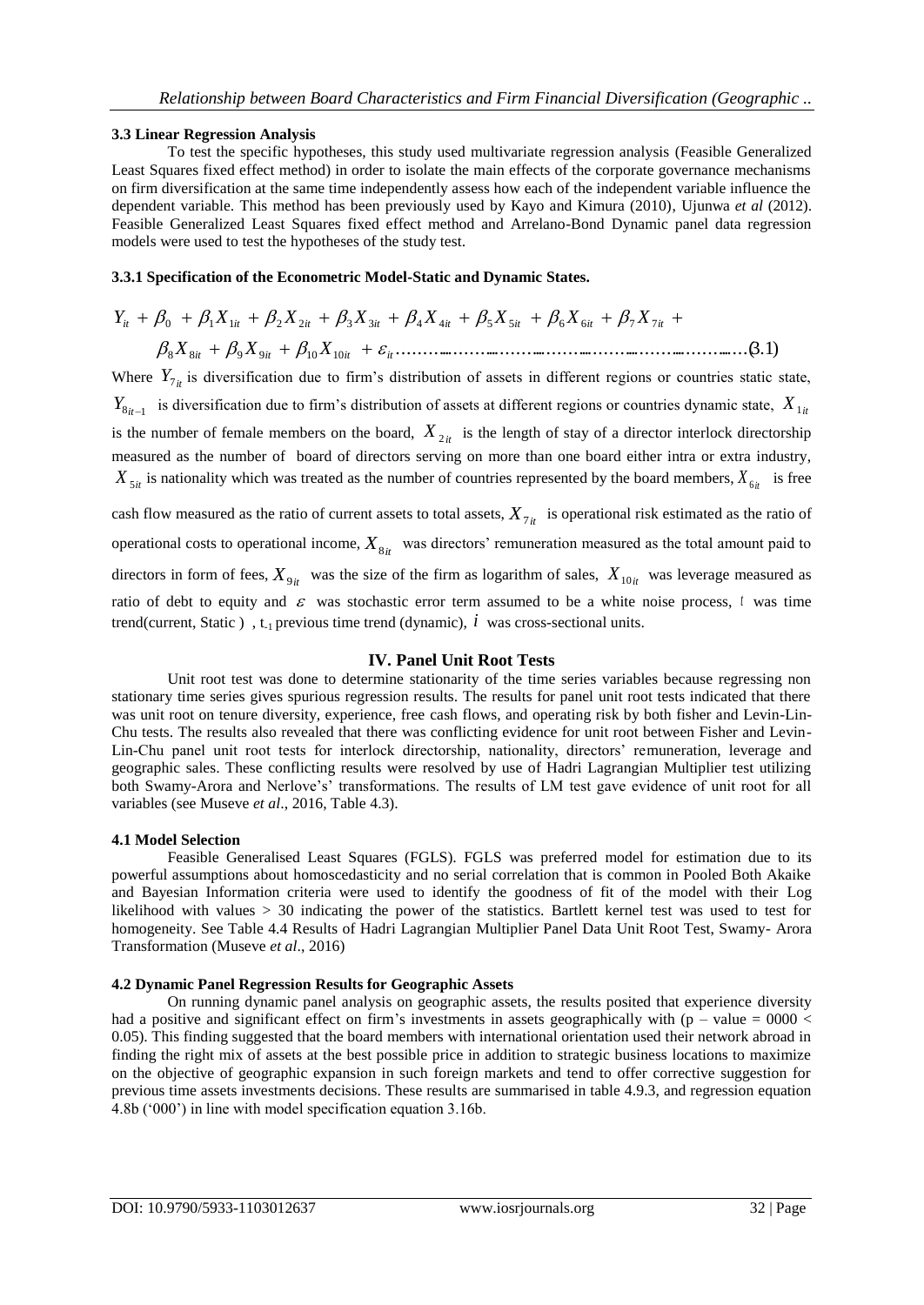| Table 4.9.3 Dynamic Panel Regression Results for Geographic Assets |               |             |           |           |  |  |  |
|--------------------------------------------------------------------|---------------|-------------|-----------|-----------|--|--|--|
| Variable                                                           | Coefficient   | Std. Error  | T-Value   | Prob >  Z |  |  |  |
| Gender                                                             | $-0.5636079$  | 0.1382593   | $-4.05$   | 0.0000    |  |  |  |
| Tenure diversity                                                   | 0.1136891     | 0.07123436  | 1.60      | 0.1000    |  |  |  |
| Experience                                                         | 0.1135945     | 0.02926963  | 3.55      | 0.0000    |  |  |  |
| Interlock directorship                                             | $-0.13333363$ | 0.005199963 | $-2.56$   | 0.0100    |  |  |  |
| Nationality                                                        | $-0.7712655$  | 0.1224336   | $-6.30$   | 0.0000    |  |  |  |
| Free cash flow                                                     | 0.10370.79    | 0.08013987  | 1.29      | 0.1960    |  |  |  |
| Operating risk                                                     | 0.6204125     | 116.6786    | 0.010     | 0.9960    |  |  |  |
| Directors remuneration                                             | $-0.230529$   | .0541025    | $-0-4.26$ | 0.0000    |  |  |  |
| <b>Size</b>                                                        | $-0.69991.65$ | 0.08517012  | $-8.26$   | 0.0000    |  |  |  |
| Leverage                                                           | $-0.1011.721$ | 0.0197303   | $-5.13$   | 0.0000    |  |  |  |
| Constant                                                           | 0.4675949     | 0.1520436   | 3.08      | 0.0020    |  |  |  |
| Probability $>$                                                    | 0.00000       | Cov         | 91        |           |  |  |  |
| Wald                                                               | $-209.76$     | Auto        | 0.0000    |           |  |  |  |

Source: Researcher, (2016)

The international experience diversity caused the firms to increase their geographic assets investments by factor0.1135945. This infers that board members with international orientation have lower agency problems. Gender diversity, interlock directorship, nationality and directors" remuneration, had a negative and significant influence on geographic assets (both with  $p - value = 0.0000 < 0.05$ ). These results imply that female board members are cautious and more concerned with the known rather than injuring the firm reputation and value by investing assets geographically due to search for broader range of outcomes and concerns for safety and sustainability of shareholders" investments (Marquis and Lee, 2013; Zhang, 2013; Zhang *et al.,*2013).

Similarly, directors serving on various boards of listed firms and different countries represented on the boards provide the board with the necessary information concerning risk identification, measurement and evaluation in relationship to investing in segments assets geographically. Their knowledge about their respective countries particularly on pricing, availability of human skill to operate such assets, political stability, and safety of assets and acting as a link in harnessing of community good will provided the basis as to why the firm invested in assets geographically in previous time period. This result did not uphold the free cash flow hypothesis and contrasted the findings of Lee and Park (2006).

#### **5.1 Summary of Findings**

The major objective of the study was to determine the relationship between board characteristics and firm financial diversification in commercial and manufacturing firms listed on the Nairobi Securities Exchange, Kenya. This research revealed that board characteristics continue to have different outcomes on firm performance. This finding supports prior studies of Pearce *et al.,* (2000),Laeven and Levine, (2007), Lukers *et al.,* (2009), Jackling and Johl (2009), and Stephen *et al.,* (2010), Pierre (2010), Bear *et al.,* (2012), Shital and Mishra (2012) but depart from them on the basis of variables involved in the modelling, and nature of methodology adopted for analysis (static and dynamic panel regressions). Firm size, leverage, free cash flow and operational risk cannot be ignored as the firms pursue diversification since they act as indirect measure of firms" capacity to undertake diversification.

Diversity among the board members provided unique resource since better decisions were made with regard to investments in assets. The diversity ofexperiences,nationalities,andgenderoffirms" boardmembers were found to have different influences on firm diversification within and outside the country. This diversities affirmed the use of RBV of the firm and the Upper Echelon Theory.

The research noted that cross board"s membership appeared to have been linking the sampled firms to geographic business environments as evidenced by the results dynamic panel regressions on investment in assets (Museve *et al* 2018, 2016). This finding implies that such board members have access to distribution channel, have a better understanding of sectors regulations and can effectively mitigate the risk posed by Multinational Corporations.

Majority of the firms were noted to have solvency ratios above 20% and were considered to be healthy (Ryan 2013) see appendix Based on this results, it was upheld that gender diversity, board tenure diversity, and nationality diversity significantly affected diversification of the selected listed firms on NSE with regard to business sales geographically, hence the first, second and fifth null research hypotheses were rejected based on the dynamic panel data regression results. This therefore provided a basis for policy frame work to guide these diversities.

These findings suggested that the board members from various countries used their network abroad in finding the right mix of assets at the best possible price in addition to strategic business locations to maximize on the objective of geographic expansion in such foreign markets and tend to offer corrective suggestion for previous time assets investments decisions. This infers that board members with international orientation have lower agency problems. Gender diversity, interlock directorship, nationality and directors' remuneration, had a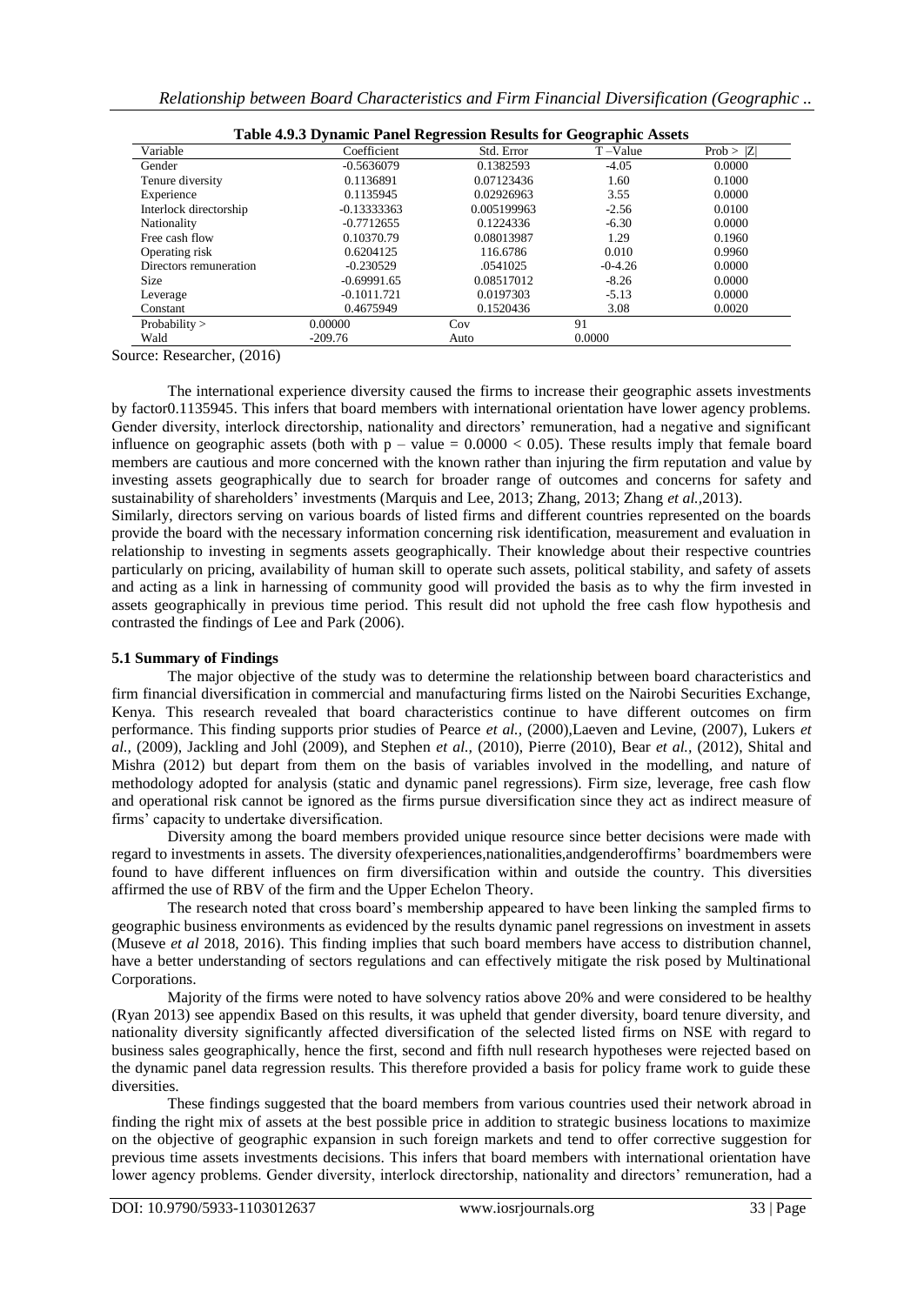negative and significant influence on geographic assets (both with  $(p - value = 0.0000 < 0.05)$ ). These results imply that female board members are cautious and more concerned with the known rather than injuring the firms" reputation by investing assets geographically due to search for broader range.

Interlock directorship and different nationalities provide the board with the necessary information concerning risk identification, measurement and evaluation in relationship to investing in segments assets geographically. Their knowledge about their respective countries particularly on pricing, availability of human skill to operate such assets, political stability, and safety of assets and acting as a link in harnessing of community goodwill provide the basis as to why the firm invested in assets geographically in previous time period.

Entropy measure of diversification revealed that experience diversity positively and significantly influenced overall firm diversification. Board interlock diversity negatively and significantly determined firm diversification. Akaike criterion, Hannan-Quinn and Schwarz criterions were used in selecting the best model that fit the data and their respective values were above 10 for the model to be considered to have best fit the data. Firm size and free cash flow were found to be indirect measure of firms" capacity to pursue diversification.

#### **5.2 Conclusions of the Study**

Previous studies have argued that independent boards are associated with higher diversification and that publicly listed firms are less diversified. However, this study reveals that the more diverse the board is, the firm financial diversification is affected differently both nationally and geographically.Both static and dynamic panel analysis revealed that no single board characteristic selected for the research could be viewed as having a stand-alone significant effect on firm diversification. This study is a behavioural compliment contribution to the more convectional financial dimensions of firm performance particularly ROE, ROI and EPS.

#### **5.3 Recommendations**

#### **5.3.1 Implication to Theory**

The results provide support for the RBV, Upper echelon theory, Agency theory, and free cash flow hypothesis on firm financial diversification within and outside the country. The board of directors provide a set of skills, expertise and knowledge that together with firm resources creates synergy and competitive advantage for the investment within and outside the country. Further, the results revealed that geographic financial diversification is associated with agency conflict and provide a platform through which managers diversify employment and increase chances of rent extraction. The attitude of the board of directors towards risk as they increase the scope of the firm nationally and geographically based on their observable characteristics" and cognitive skills validated the use of Upper Echelon Theory. Operational risk predominantly used in financial institutions was used to proxy risk in commercial and manufacturing sectors evident by the interaction effect with study variables. This study is a behavioural compliment contribution to the more convectional financial dimensions of firm performance particularly ROE, ROI and EPS.

#### **5.3.2 Implication to Practice and policy**

The CMA should encourage firms to incorporate more board members with international experience for they have a better insight of investments and political environments in foreign countries in which the various Business segments operate. This should be done both in short and long run as part of the system-wide adjustments to board members for listed firms in Kenya. Similarly, Similarly, CMA of Kenya should consider introducing quota system on gender and interlock directorship on the board composition of listed firms. In addition, directors" fees should be partly fixed and partly based on performance. This approach will stop BOD members compensating themselves unreasonably high even when the firm profitability is on a downward trend which will consequently lower agency costs associated with geographic investments in assets, a trade-off of profitability.

#### **5.3.3 Suggestion for future Research**

Further research may be conducted to examine the relationships between board demographics, macro-economic factors (inflation, foreign exchange rates and borrowing rates) and firm level of financial diversification.

#### **References**

- [1]. Amihud and Lev, B. (1981). Risk reduction as a Managerial Motive for Conglomerate Mergers, The Bell Journal of Economics, 12:605-17.
- [2]. Austin Ujunwa, ChinweOkoyeuzu and Ifeoma Nwakoby (2012) Corporate Board Diversity and FirmPerformance: Evidence fromNigeria; Review of international comparative Baltagi B. H (2005). Econometric Analysis of Panel Data, 3<sup>rd</sup> Edition. West Sussex, England: Bank for International Settlements (2001): Operational Risk, Consultative Document, Basel Committee on Banking Supervision.
- [3]. Berger, P.G. and E. Ofek, (1995). "Diversification's effect on firm value," Journal of Financial Economics, 37, 39-65. [4]. Business Daily, December  $11<sup>th</sup>$ , 2015
- Business Daily, December 11<sup>th</sup>,2015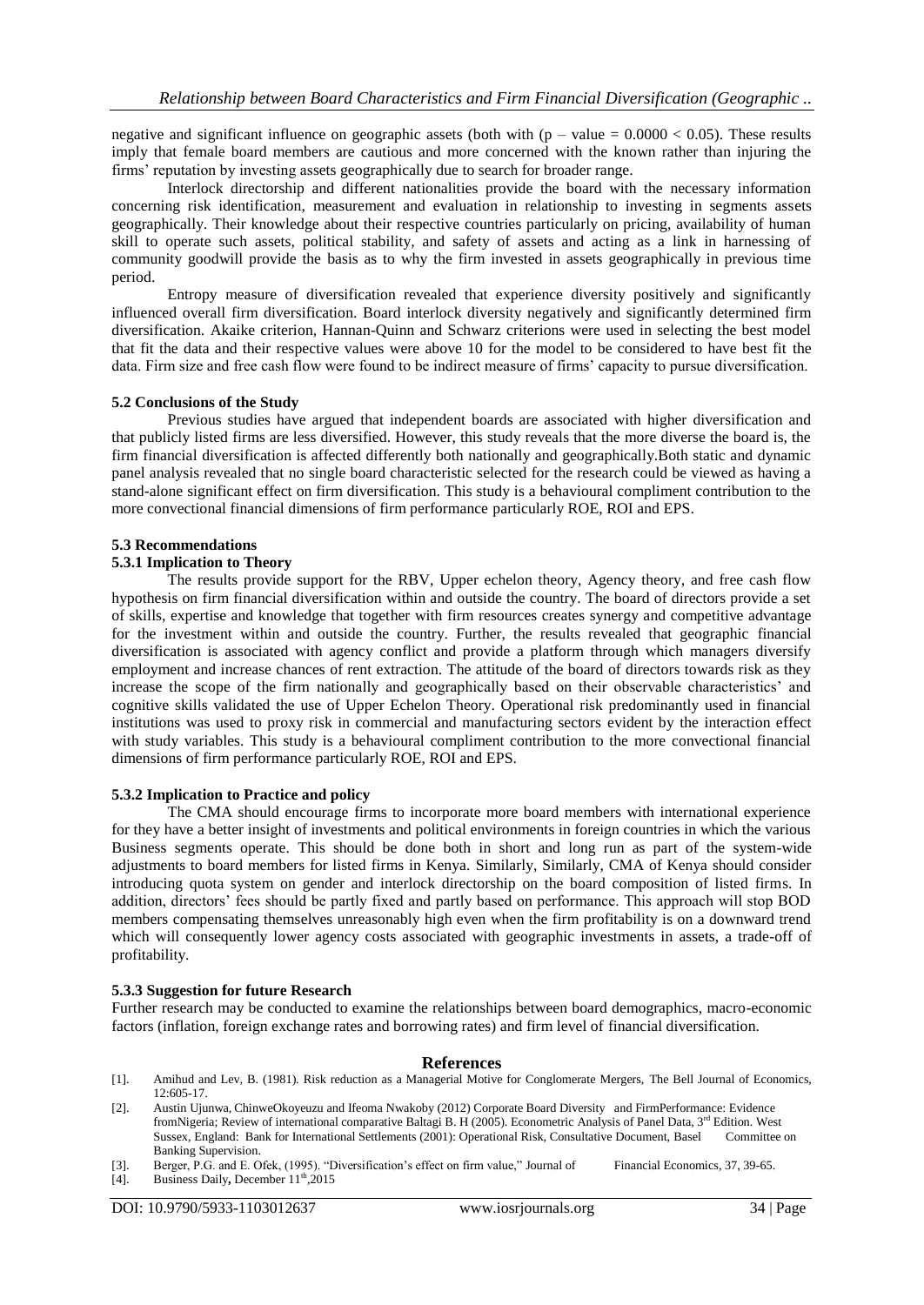- [5]. Campa, Jose Manuel, and Simi Kedia, (2002), Explaining the diversification discount, Journal of Capar N., and Kotabe M,. (2003).The Relationship between International Diversification and Performance in Service Firms. Journal International Business Studies 34(4, 345 - 355)
- [6]. Del Brio, Esther B. Elida, L. Maia-Ramires and Alberto De Miguel (2010).Ownership Structure and Diversification a scenario of Weak Shareholder protection, Applied Economics 43, 4537-4547.
- [7]. Denis, D.,D.,Denis, and A. Sarin, (1997), "Agency problems, equity ownership, and corporate diversification," Journal of Finance, 52, 135-160.
- [8]. Denis, David J., Diane K. Denis, and AtulyaSarin, (1997), Agency Problems, Equity Ownership,and Corporate Diversification, Journal of Finance 52, 135-160.
- [9]. Elijah Museve, Joel Tenai, and Philip Nyangweso (2016);Relationship between Board Characteristics And Firm Financial Diversification (National Sales And Assets) Among Listed Firms On Nairobi Securities Exchange, Kenya; International Journal of Economics, Commerce and Management,Vol. IV, Issue 11, November 2016,Page 7[7 http://ijecm.co.uk/](http://ijecm.co.uk/)
- [10]. Elijah Museve, Philip Nyangweso, and Joel Tenai (2018); Relationship between Board Characteristics and Firm Financial Diversification (Geographic sales) among listed firms on Nairobi Securities Exchange, Kenya: Static Panel Approach, American
- journal of Finance, Vol 2, No. 7 (2017), January 2018;https://ajpojornals.org/jo.Finance 57, 1731–1762. [11]. Gaur, A.S. &Gaur, S.S. (2006). Statistical MethodsforPracticeand Research:A GuidetoData AnalysisUsing SPSS,ResponseBooks, Sage Publication, New Delhi.
- [12]. Geringer J. M., Beamish, P. W. and Dacostar R. C., (1989) Diversification Strategy and Internationalization: Implications for MNEs Performance. Strategic Management Journal, 10(2), 109-119
- [13]. Geringer J. M., Tallman, S. and Olsen D. M., (2000). Product and Geographic Diversification among Japanese Multinational Firms: Strategic Management Journal 21, 51 – 80
- [14]. GoK (2013). Economic Survey (2013). Reviewing Kenya"s economic performance, progress, challenges and reversals, Institute of Economic Affairs
- [15]. Gomes L. and K. Ramaswamy (1999). An Empirical Examination of the Form of The Relationship Between Multinationality and Performance; Journal of International Business Studies, 30 Pp 173-17.
- [16]. Hadri, K. (2000). Testing for stationarity in heterogeneous panel data. Econometrics Journal 3: 148–161.
- [17]. Hambrick D. C. and A. Mason (1984). Upper Echelons: The Organization As A Reflection of its Top Managers: Academy of Managerial Review, 9, pp. 193-206
- [18]. Hassan,Z, Samian,A.L. andSilong,A.D.(2006).ReadingsonEthnicRelations inMulticulturalSociety:PerspectivesandResearchonNationalUnityand Integration, Serdang:UniversityPulra Malaysia.
- [19]. Hendry,K.andKiel,G.(2004).Theroleoftheboardinfirmstrategy: Integratingagencyand organizationalcontrolperspectives, InternationalConferenceonCorporateGovernanceand BoardLeadership.BlackwellPublishing Ltd.U.S.A.
- [20]. Hitt M. A., Bierman L., Uhlenbruck, K., and Shimizu K. (2006). The Importance of Resources in the Internationalization of Professional Service Firms: The good the bad and ugly, Academy of Management Journal 49 1137-1157
- [21]. Ibrahim, H and Samad, F.A (2011). Agency costs, corporate governance mechanisms and performance of listed firms in Malaysia; S. Afr .J. Bus.Manage.2011, 42(3) ISSN 2348 0386.
- [22]. Jackling, B.J. and Johl, S. (2009). Board structure and firm performance: Evidence from India"s top companies. Corporate governance: An International Review, 17: 492-509.
- [23]. Jensen, M. C. (1986). Agency costs of free cash flow, corporate finance, and takeovers, American Review, 76:323-29.
- [24]. Jensen,M.C.andMeckling,W.H.(1986),"Agencycostsoffreecashflow,corporatefinanceand takeovers",AmericanEconomic Review,Vol.76,pp.323-39.Journal of Political Economy, 102, 1248-1280. John Wiley and Sons Ltd.
- [25]. Kayo, E.K., and Kimura, H. (2010). Hierarchical determinants of capital structure. The Journal of Banking and Finance.
- [26]. Kenya Financial Sector Stability Report December (2013), Issue no. 5, Annual Review by the Financial Sector Regulators Forum, August 2014.
- [27]. Kenya Financial Sector Stability Report December (2013). Issue no. 5, Annual Review by the Financial Sector Regulators Forum, August 2014,
- [28]. Kenya National Bureau of Statistics; Economic survey 2009
- [29]. Kenya National Bureau of Statistics; Statistical abstract 2012.
- [30]. Kim, W. C., Hwang, P. and Burgers, W. P. (1989) Global diversification strategy and corporate profit performance, Strategic Management Journal, 10: 45–7.
- [31]. Kotabe, M., Srinivasan, S., S., and Aulakh, P., S., (2002). Multinationality and Firm Performance: The Moderating Role of R&D and Marketing Capabilities Journal International Business Studies 33(1, 79 -97)
- [32]. La Porta R. Lopez-de-Silandes F., Shleifer A., Vishni R. (2000). Investor Protection and Corporate Governance. Journal of Financial Economics, 58(1-2), 3-27.
- [33]. La Porta, R., Lopez-de-Silanes, F., Shleifer, A. and Vishny, (1998). Law and finance, Journal of Political Economy, 106, 1113–55.
- [34]. Laeven, L. and Levine, R. (2007). Is there a diversification discount on financial conglomerates? Journal of Financial Economics, 58, 331–67.
- [35]. Lamont, O. A. and Polk, C. (2002). Does diversification destroy value? Evidence from the industry shocks. Journal of Financial Economics,  $63(1):51 - 77$ .
- [36]. Lamont, Owen, and Christopher Polk, (2001). The diversification discount: Cash flows versus returns. Journal of Finance 56, 1693- 1721.
- [37]. Lamont, Owen, and Christopher Polk,(2001). The diversification discount: Cash flows versus returns. Journal of Finance 56, 1693- 1721.
- [38]. Lang L.H.P. and Stulz, R.M (1994). Tobin's q corporate diversification, and firm performance, Journal of political economy, 102: 1248-80.
- [39]. Lang L.H.P.and Stulz, R.M (1994). Tobin"s q corporate diversification, and firm performance, Journal of political economy, 102: 1248-80.
- [40]. Lee,C.,andJ.Farh.(2004).Jointeffectsofgroupefficacy andgenderdiversityongroup cohesionand
- performanc[e.AppliedPsychology:AnInternationalReview53\(](http://dx.doi.org/10.1111/j.1464-0597.2004.00164.x)1): 136–154.
- [41]. Letting, N, Aosa .E, and Machuki .V, (2012). Board Diversity and Performance of Companies Listed on Nairobi Stock Exchange; International Journal of Humanities and Social Science, Vol. 2 No.11.
- [42]. Lewellen, W., (1971), "A pure financial rationale for the conglomerate merger," Journal Finance, 26, 521-537.
- [43]. Maksimovic, Vojislav, and Gordon Phillips, (2002). Do conglomerate firms allocate resources inefficiently across industries? Journal of Finance 57, 721-767. Management Vol.13 1ssue 4.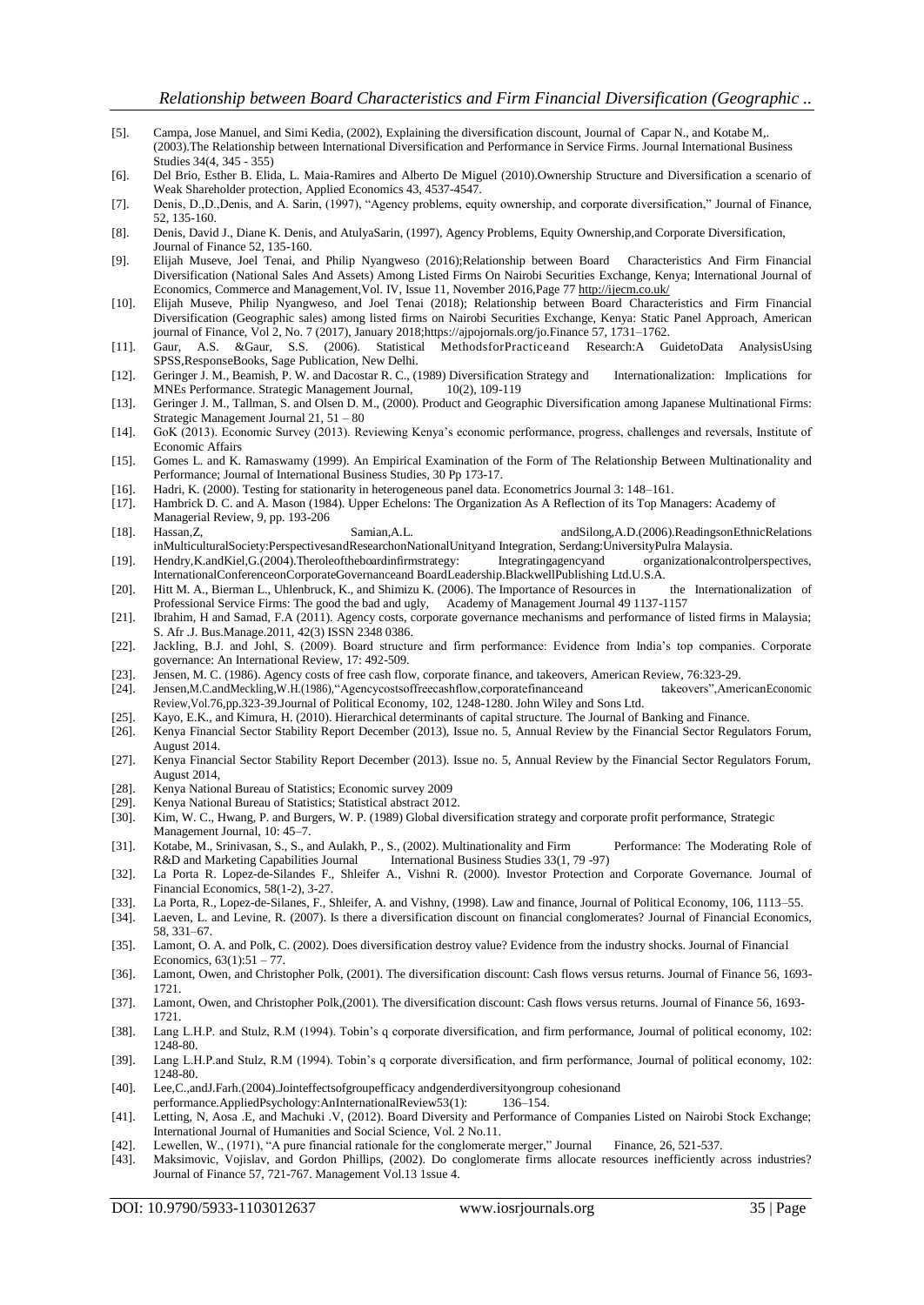- [44]. Mathur,I.,Singh,M.andGleason,K.C.(2004).Multinationaldiversificationandcorporateperformance:EvidencefromEuropean firms,EuropeanFinancialManagement,10:439–64.
- [45]. Matsusaka,J.G.(2001). Corporate diversification,valuemaximization,andorganizationalCapabilities, JournalofBusiness,74(30):409– 31.
- [46]. Michael Jensen and Edward J. Zajac (2004) Corporate Elites and Corporate Strategy: How Demographic Preferences and Structural Position Shape the Scope of the Firm, Strategic Management Journal.
- [47]. Miguel, A., Pindado, J. and De la Torre, C. (2004). Ownership structure and firm value: new evidence from Spain, Strategic Management Journal, 25 1199–207.
- [48]. Museve, Elijah, Tenai Joel, and Nyangweso Philip (2016). Relationship between Board Characteristics and firm financial diversification (National sales and Assets) among listed firms on Nairobi Securities Exchange, Kenya; International Journal of Economics, Commerce, and Management, Vol IV, Issue II,
- [49]. Nachum, L,. (2004). Geographic and Industrial Diversification of the Developing Country Firms. Journal of Management Studies 41(2) 273 – 294
- [50]. Porter; M.T.(1980). Competitive Strategy Techniques for Analysing Industries and Competitors. The Free Press: New York.
- [51]. Sambharya. R.B. (1996) Foreign experience of the top management teams and international diversification strategies of US Multinational Corporations; Strategic Management Journal 17: 739-746
- [52]. Shital J and Mishra, R.K, (2012). Board Diversity and Corporate performance: The Indian Case; The IUP Journal of Corporate Governance Vol. XI No.3, 212.
- [53]. Shleifer, Andrei, and Robert Vishny, (1989). Management Entrenchment: The Case of Manager-Specific Investments, Journalof Financial Economics25, 123–139.
- [54]. Stephen B., Noushi Raman and Corine Post (2010). The Impact of Board Diversity and Gender Composition on Corporate Social Responsibility and Firm Reputation; Journal of Business Ethics, 97:207-221.
- [55]. Subrahmanyam, V.N., Rangan, N. & Rosenstein, S. 1997. "The Role of Outside Directors in Bank Acquisitions", Financial Management, **26:** 23-36.
- [56]. Tallman S., and Li. J. (1996). Effects of International Diversoty and Product Diversity on the Performance of Multinational Firms, Academy of Management Journal 39(1) 179-196
- [57]. Tarus D., K. and Sitienei I. (2015); intellectual capital and innovativeness in software development firms: the moderating role of firm size; Journal of African Business,
- [58]. Varadarajan, P. Rajan, and Vasudevan Ramanujam, "Diversification and Performance: A Reexamination Using a New Two dimensional Conceptualization of Diversity in Firms," Academy of Management Journal, June 1987, 30, 380-93.
- [59]. Villalonga, B., (2004a). Diversification discount or premium? New evidence from the business information tracking series, Journal of Finance, 59, 475–502.
- [60]. Villalonga, B., (2004b). Does diversification cause the diversification discount? Financial Management, 33, 5–27.
- [61]. Wooldridge, J., (2012). Econometric Analysis of Cross Section and Panel Data (3 ed.). New York: South-Western College Pub.
- [62]. Yoshikawa, T., and Phan, P.H., (2005). The Effects of Ownership and Structure on Board Composition and Strategic Diversification in Japanese Corporations, Corporate Governance: An International Review, 13:303-12.

| <b>Table 1: World Economic Outlook Update</b> |                                                     |        |       |       |        |        |  |  |
|-----------------------------------------------|-----------------------------------------------------|--------|-------|-------|--------|--------|--|--|
| <b>OUTPUT INDICATORS</b>                      | <b>Difference from April</b><br>2014 WEOprojections |        |       |       |        |        |  |  |
| <b>Real GDP Growth (%)</b>                    | 2012                                                | 2013   | 2014e | 2015f | 2014   | 2015   |  |  |
| <b>World Output</b>                           | 3.5                                                 | 3.2    | 3.4   | 4.0   | $-0.3$ | 0.0    |  |  |
| <b>Advanced Economies</b>                     | 1.4                                                 | 1.3    | 1.8   | 2.4   | $-0.4$ | 0.1    |  |  |
| Euro Area                                     | $-0.7$                                              | $-0.4$ | 1.1   | 1.5   | 0.0    | 0.1    |  |  |
| Japan                                         | 1.4                                                 | 1.5    | 1.6   | 1.1   | 0.3    | 0.1    |  |  |
| <b>United States</b>                          | 2.8                                                 | 1.9    | 1.7   | 3.0   | $-1.1$ | 0.1    |  |  |
| Emerging & Developing Countries               | 5.1                                                 | 4.7    | 4.6   | 5.2   | $-0.2$ | $-0.1$ |  |  |
| China                                         | 7.7                                                 | 7.7    | 7.4   | 7.1   | $-0.2$ | $-0.2$ |  |  |
| Russia                                        | 3.4                                                 | 1.3    | 0.2   | 1.0   | $-1.1$ | $-1.3$ |  |  |
| <b>Brazil</b>                                 | 1.0                                                 | 2.5    | 1.3   | 2.0   | $-0.6$ | $-0.6$ |  |  |
| MENA, Afghanistan, Pakistan                   | 4.9                                                 | 2.5    | 3.1   | 4.8   | $-0.2$ | 0.2    |  |  |
| <b>SSA</b>                                    | 5.1                                                 | 5.4    | 5.4   | 5.8   | 0.0    | 0.2    |  |  |
| South Africa                                  | 2.5                                                 | 1.9    | 1.7   | 2.7   | $-0.6$ | 0.0    |  |  |
|                                               |                                                     |        |       |       |        |        |  |  |

# **APPENDEX I**

*Source: WEO, April 2014 and WEO Update July2014*

|  | Table 2: Sub-Saharan Africa Real GDP Growth. |  |  |
|--|----------------------------------------------|--|--|
|--|----------------------------------------------|--|--|

| <b>REGION</b>        | 2004-08 | 2009 | 2010 | 2011 | 2012 | 2013 | 2014 | 2015 |
|----------------------|---------|------|------|------|------|------|------|------|
| SSA except S. Africa | 7.2     | 4.3  | 6.7  | 6.3  | 5.8  | 5.9  | 6.5  | 6.5  |
| SSA of which:        | 6.4     | 2.6  | 5.6  | 5.5  | 4.9  | 4.9  |      | 5.5  |
| 1.1 Oil-exporters    | 8.4     | 4.8  | 0.7  | 6.1  | 5.2  | 5.1  | 6.6  | 0.J  |

DOI: 10.9790/5933-1103012637 www.iosrjournals.org 36 | Page